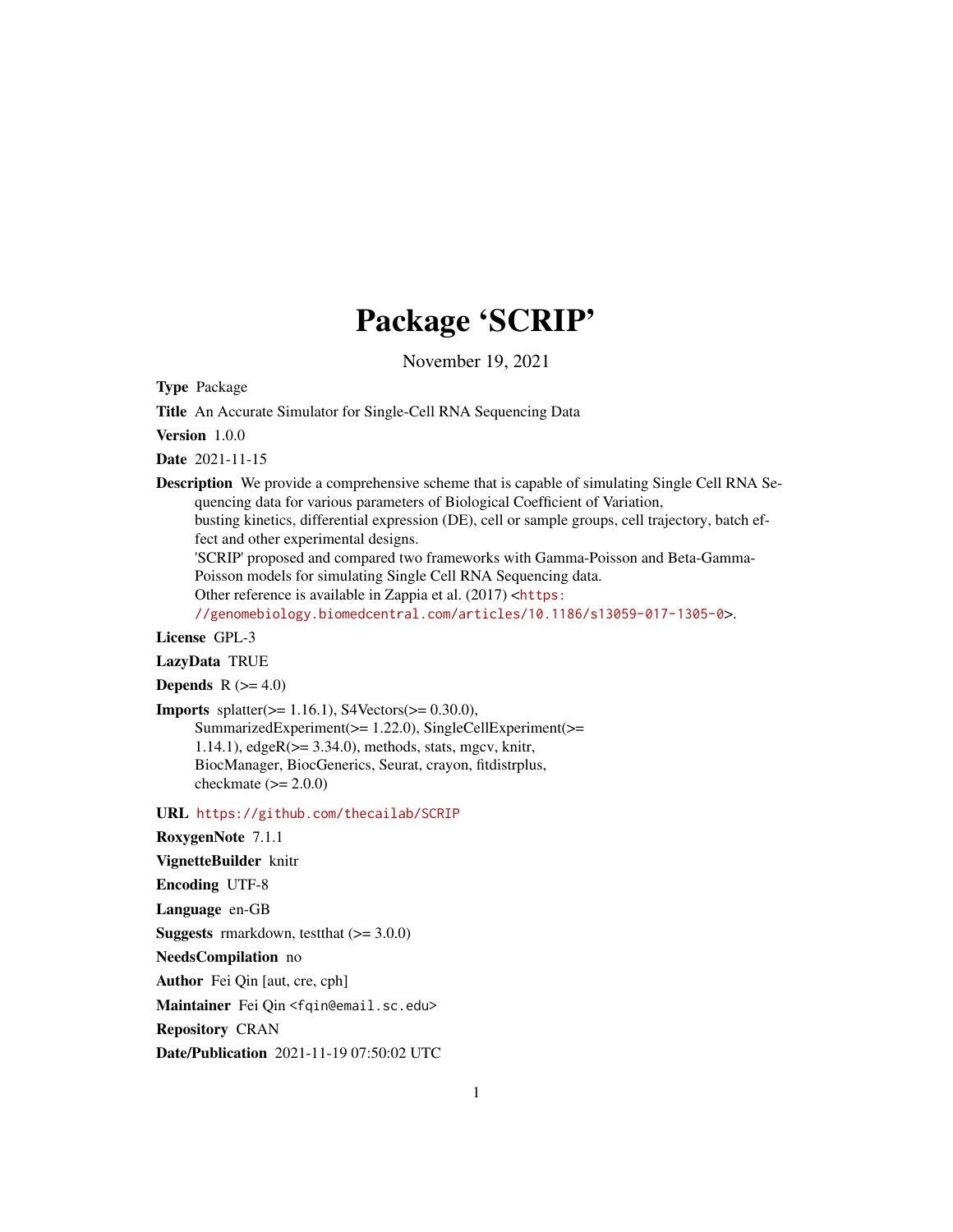## <span id="page-1-0"></span>R topics documented:

|       |         | $\overline{3}$            |
|-------|---------|---------------------------|
|       |         | $\overline{4}$            |
|       |         |                           |
|       |         | 5                         |
|       |         | 5                         |
|       |         | 6                         |
|       |         | 6                         |
|       |         | -7                        |
|       |         | $\overline{7}$            |
|       |         | $\overline{\phantom{0}}8$ |
|       |         | -8                        |
|       |         | 9                         |
|       |         | 9                         |
|       |         |                           |
|       |         |                           |
|       |         |                           |
|       |         |                           |
|       |         |                           |
|       |         |                           |
|       |         |                           |
|       | simu DE |                           |
|       |         |                           |
| Index |         | 16                        |

acinar.data *parameter files estimated from acinar.data using splatEstimate*

### Description

parameter files estimated from acinar.data using splatEstimate

#### Usage

acinar.data

#### Format

parameters estimated using splatEstimate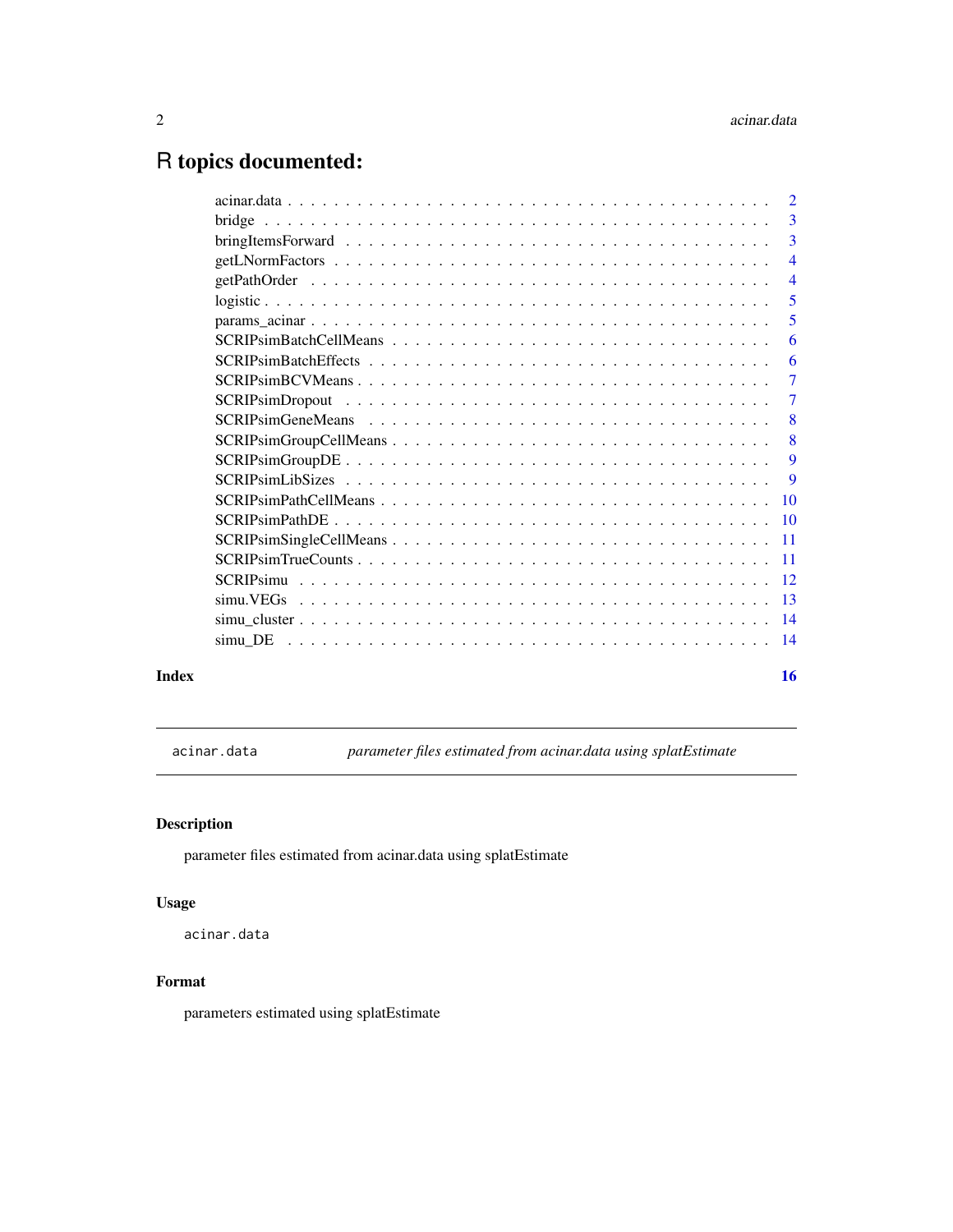<span id="page-2-0"></span>

Calculate a smoothed Brownian bridge between two points. A Brownian bridge is a random walk with fixed end points.

#### Usage

bridge(x = 0, y = 0, N = 5, n = 100, sigma.fac = 0.8)

### Arguments

| $\mathsf{x}$ | starting value.                                     |
|--------------|-----------------------------------------------------|
| y            | end value.                                          |
| N            | number of steps in random walk.                     |
| n            | number of points in smoothed bridge.                |
| sigma.fac    | multiplier specifying how extreme each step can be. |

#### Value

Vector of length n following a path from x to y.

bringItemsForward *Bring items forward*

#### Description

Move selected items to the start of a list.

#### Usage

```
bringItemsForward(ll, items)
```
#### Arguments

|       | list to adjust item order.                                                  |
|-------|-----------------------------------------------------------------------------|
| items | vector of items to bring to the front. Any not in the list will be ignored. |

#### Value

list with selected items first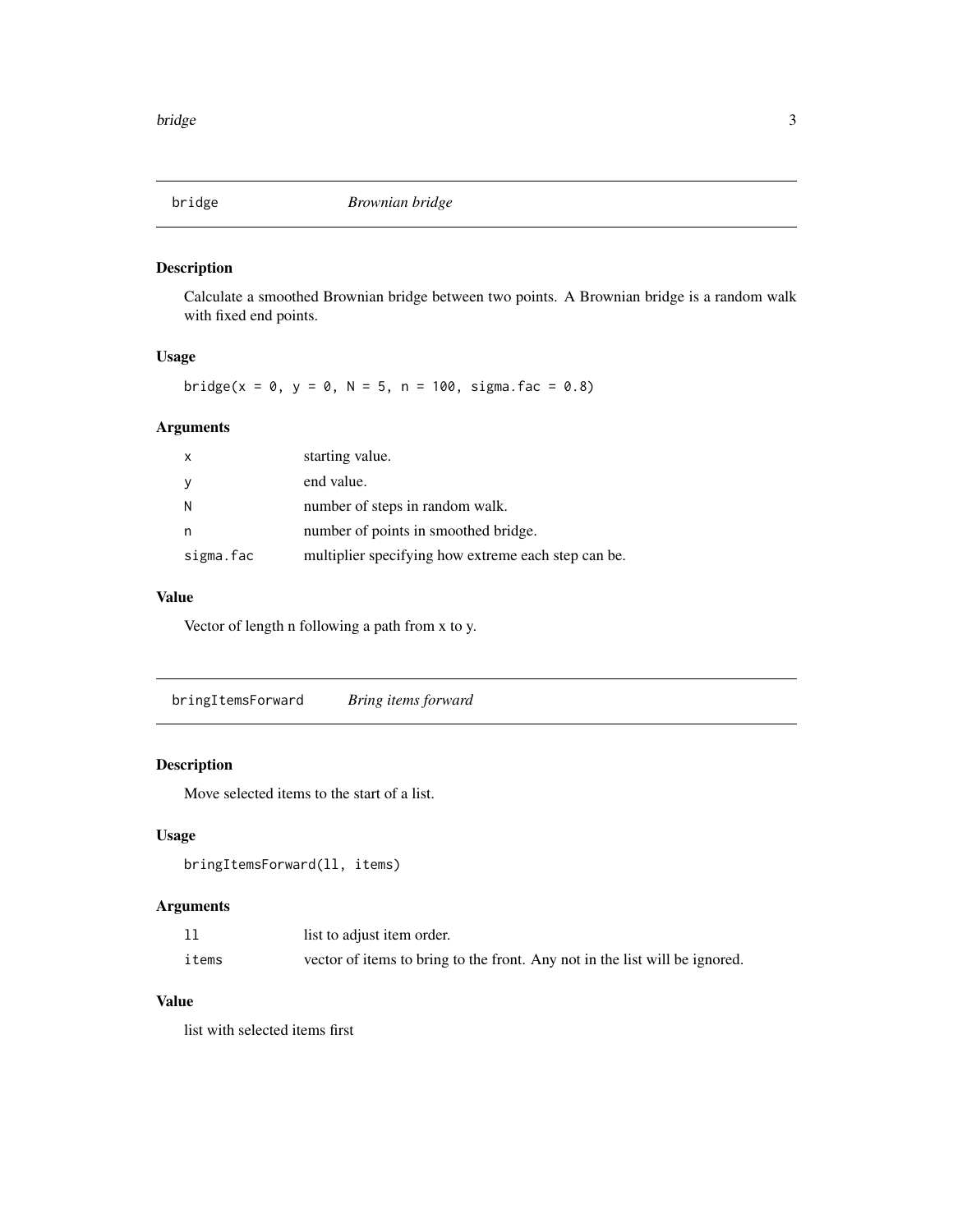<span id="page-3-1"></span><span id="page-3-0"></span>getLNormFactors *Get log-normal factors*

#### Description

Randomly generate multiplication factors from a log-normal distribution.

#### Usage

getLNormFactors(n.facs, sel.prob, neg.prob, fac.loc, fac.scale)

#### Arguments

| n.facs    | Number of factors to generate.                                     |
|-----------|--------------------------------------------------------------------|
| sel.prob  | Probability that a factor will be selected to be different from 1. |
| neg.prob  | Probability that a selected factor is less than one.               |
| fac.loc   | Location parameter for the log-normal distribution.                |
| fac.scale | Scale factor for the log-normal distribution.                      |

#### Value

Vector containing generated factors.

getPathOrder *Get path order*

#### Description

Identify the correct order to process paths so that preceding paths have already been simulated.

#### Usage

```
getPathOrder(path.from)
```
#### Arguments

path.from vector giving the path endpoints that each path originates from.

#### Value

Vector giving the order to process paths in.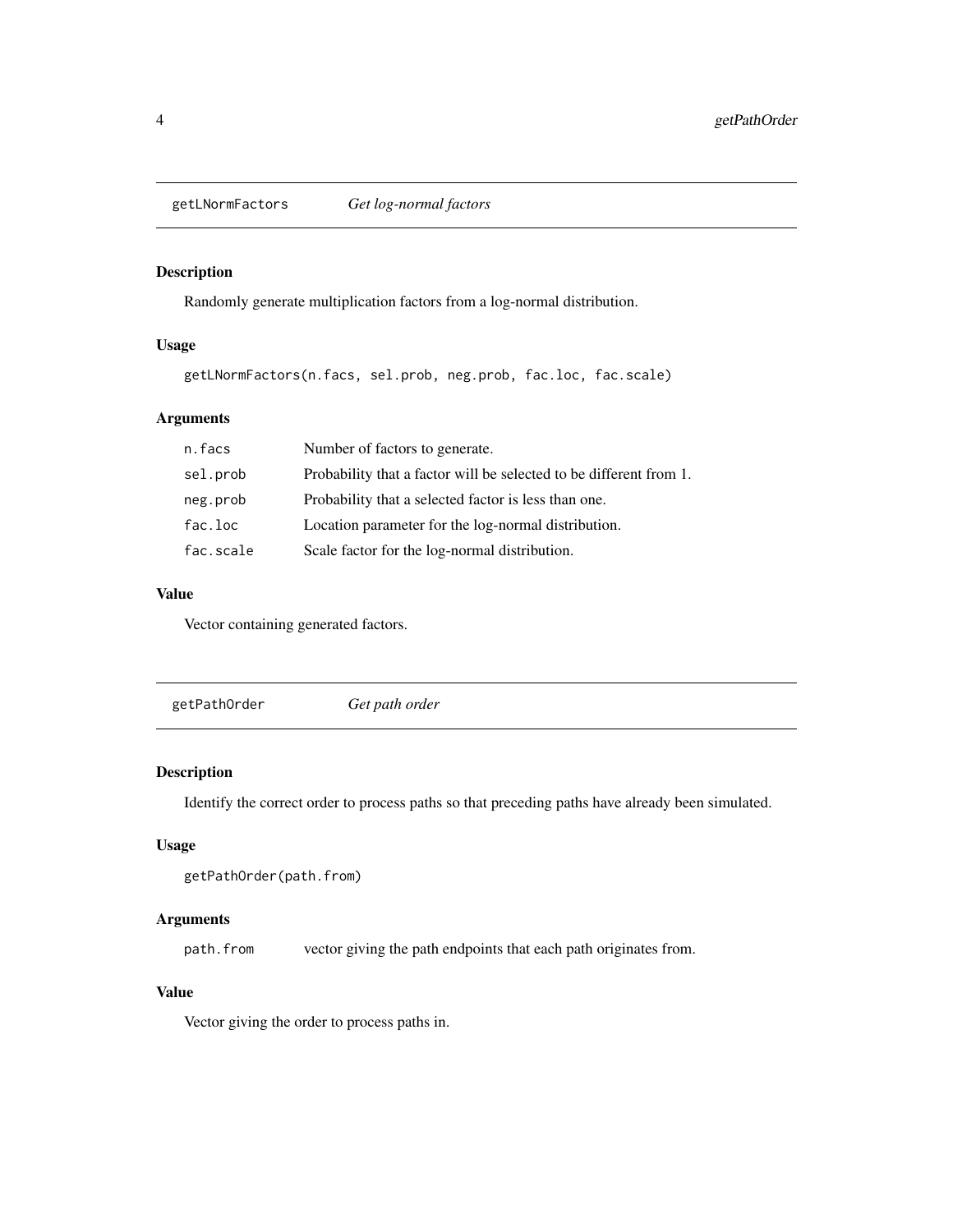<span id="page-4-0"></span>

Implementation of the logistic function

#### Usage

logistic(x, x0, k)

### Arguments

| $\mathsf{x}$ | value to apply the function to.                       |
|--------------|-------------------------------------------------------|
| x0           | midpoint parameter. Gives the centre of the function. |
| k            | shape parameter. Gives the slope of the function.     |

#### Value

Value of logistic function with given parameters

params\_acinar *A data frame with 1000 genes and 80 cells*

### Description

A data frame with 1000 genes and 80 cells

### Usage

params\_acinar

#### Format

A data frame with 1000 genes and 80 cells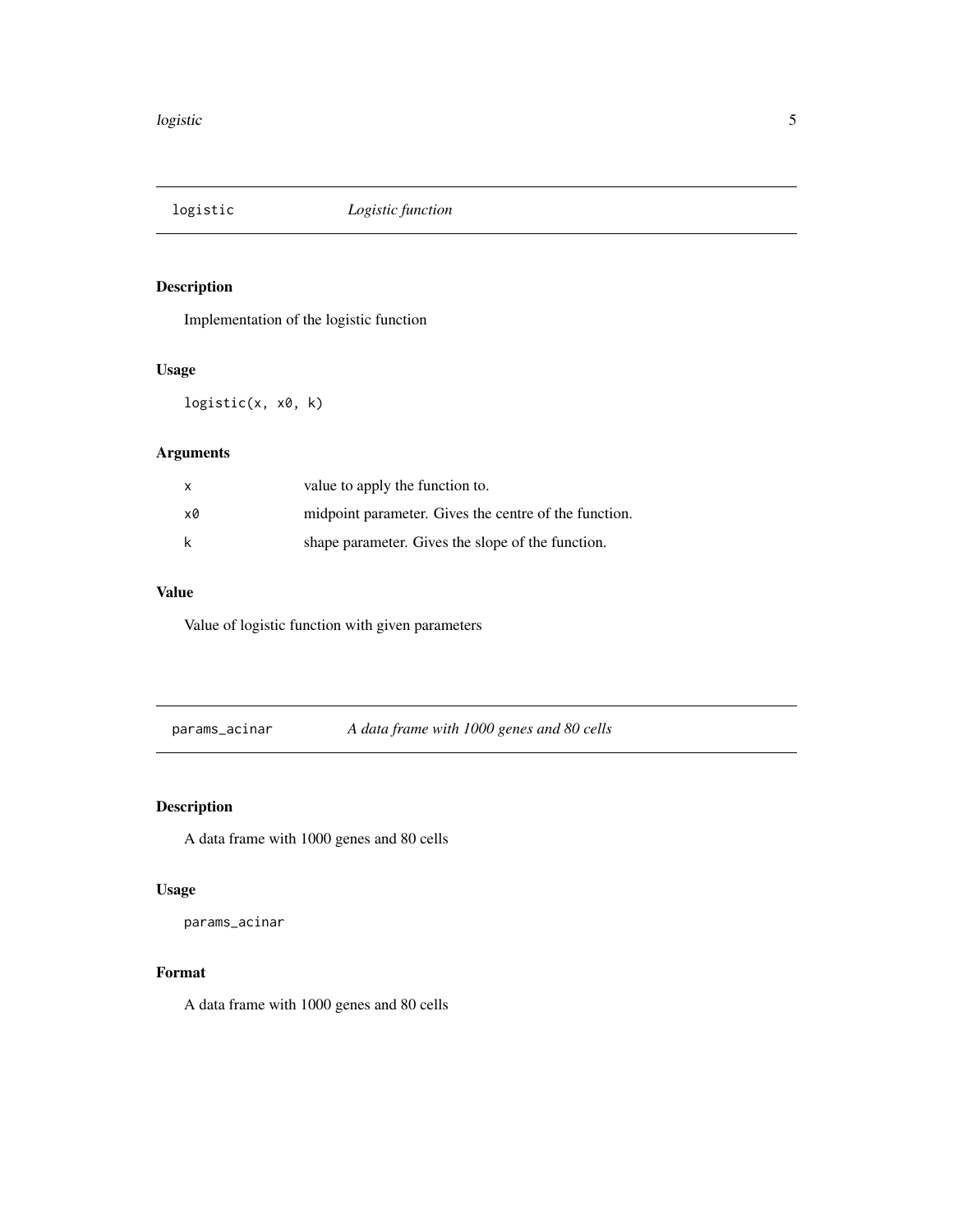<span id="page-5-0"></span>SCRIPsimBatchCellMeans

*Simulate batch means*

#### Description

Simulate a mean for each gene in each cell incorporating batch effect factors.

#### Usage

SCRIPsimBatchCellMeans(sim, params)

#### Arguments

| sim    | SingleCellExperiment to add batch means to.    |
|--------|------------------------------------------------|
| params | SplatParams object with simulation parameters. |

#### Value

SingleCellExperiment with simulated batch means.

SCRIPsimBatchEffects *Simulate batch effects*

#### Description

Simulate batch effects. Batch effect factors for each batch are produced using [getLNormFactors](#page-3-1) and these are added along with updated means for each batch.

#### Usage

SCRIPsimBatchEffects(sim, params)

#### Arguments

| sim    | SingleCellExperiment to add batch effects to.  |
|--------|------------------------------------------------|
| params | SplatParams object with simulation parameters. |

#### Value

SingleCellExperiment with simulated batch effects.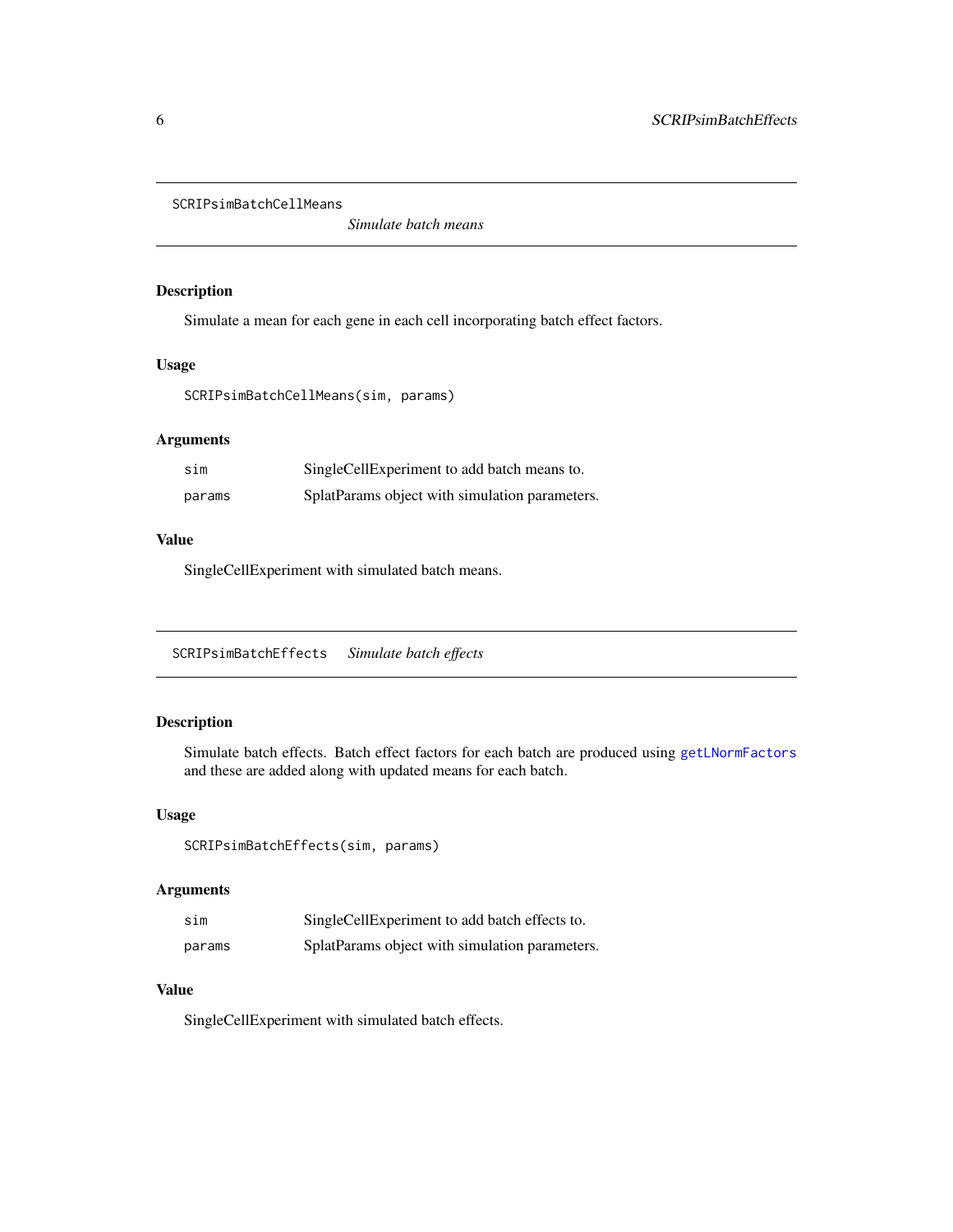<span id="page-6-0"></span>SCRIPsimBCVMeans *Simulate BCV means*

#### Description

Simulate means for each gene in each cell that are adjusted to follow a mean-variance trend using Biological Coefficient of Variation taken from and inverse gamma distribution.

#### Usage

SCRIPsimBCVMeans(data, sim, params)

#### Arguments

| data   | data are used to fit the mean-BCV trend for simulation |
|--------|--------------------------------------------------------|
| sim    | SingleCellExperiment to add BCV means to.              |
| params | SplatParams object with simulation parameters.         |

#### Value

SingleCellExperiment with simulated BCV means.

| SCRIPsimDropout | Simulate dropout |  |
|-----------------|------------------|--|
|-----------------|------------------|--|

#### Description

A logistic function is used to form a relationship between the expression level of a gene and the probability of dropout, giving a probability for each gene in each cell. These probabilities are used in a Bernoulli distribution to decide which counts should be dropped.

#### Usage

SCRIPsimDropout(sim, params)

#### Arguments

| sim    | SingleCellExperiment to add dropout to.        |
|--------|------------------------------------------------|
| params | SplatParams object with simulation parameters. |

#### Value

SingleCellExperiment with simulated dropout and observed counts.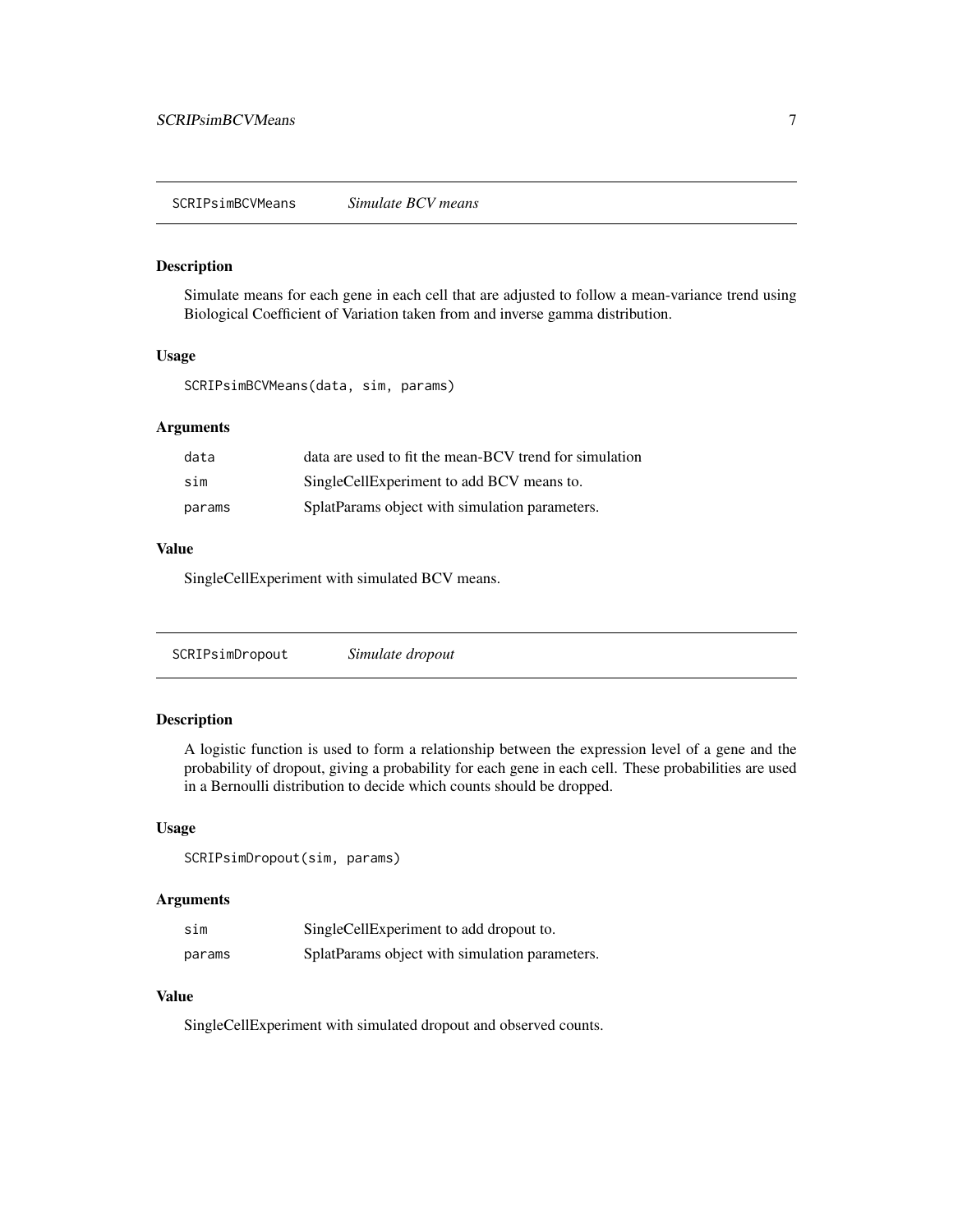<span id="page-7-0"></span>SCRIPsimGeneMeans *Simulate gene means*

#### Description

Simulate gene means from a gamma distribution. Also simulates outlier expression factors. Genes with an outlier factor not equal to 1 are replaced with the median mean expression multiplied by the outlier factor.

#### Usage

SCRIPsimGeneMeans(data, sim, params)

#### Arguments

| data   | raw dataset.                                   |
|--------|------------------------------------------------|
| sim    | SingleCellExperiment to add gene means to.     |
| params | SplatParams object with simulation parameters. |

### Value

SingleCellExperiment with simulated gene means.

```
SCRIPsimGroupCellMeans
```
*Simulate Group CellMeans*

#### Description

Simulate group cell means

#### Usage

SCRIPsimGroupCellMeans(sim, params)

#### Arguments

| sim    | SingleCellExperiment to add cell means to.     |
|--------|------------------------------------------------|
| params | SplatParams object with simulation parameters. |

#### Value

SingleCellExperiment with added cell means.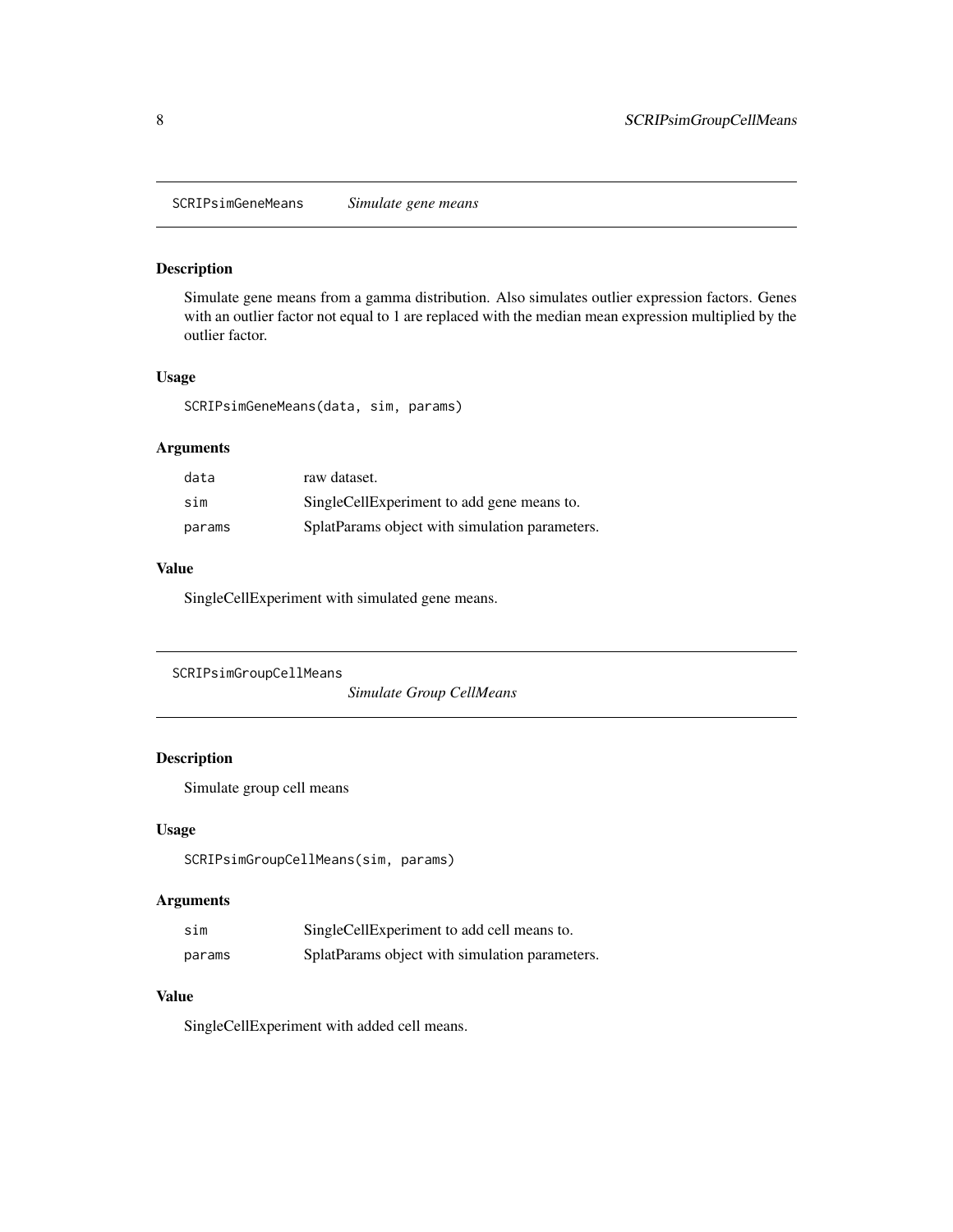<span id="page-8-0"></span>

Simulate differential expression. Differential expression factors for each group are produced using [getLNormFactors](#page-3-1) and these are added along with updated means for each group. For paths care is taken to make sure they are simulated in the correct order.

#### Usage

SCRIPsimGroupDE(sim, params)

#### Arguments

| sim    | SingleCellExperiment to add differential expression to. |
|--------|---------------------------------------------------------|
| params | splatParams object with simulation parameters.          |

#### Value

SingleCellExperiment with simulated differential expression.

| SCRIPsimLibSizes | Simulate library sizes |
|------------------|------------------------|
|                  |                        |

#### Description

Simulate expected library sizes. Typically a log-normal distribution is used but there is also the option to use a normal distribution. In this case any negative values are set to half the minimum non-zero value.

#### Usage

SCRIPsimLibSizes(sim, params, libsize)

#### Arguments

| sim     | SingleCellExperiment to add library size to.                               |
|---------|----------------------------------------------------------------------------|
| params  | SplatParams object with simulation parameters.                             |
| libsize | Provide the library size directly instread of using parameters to estimate |

#### Value

SingleCellExperiment with simulated library sizes.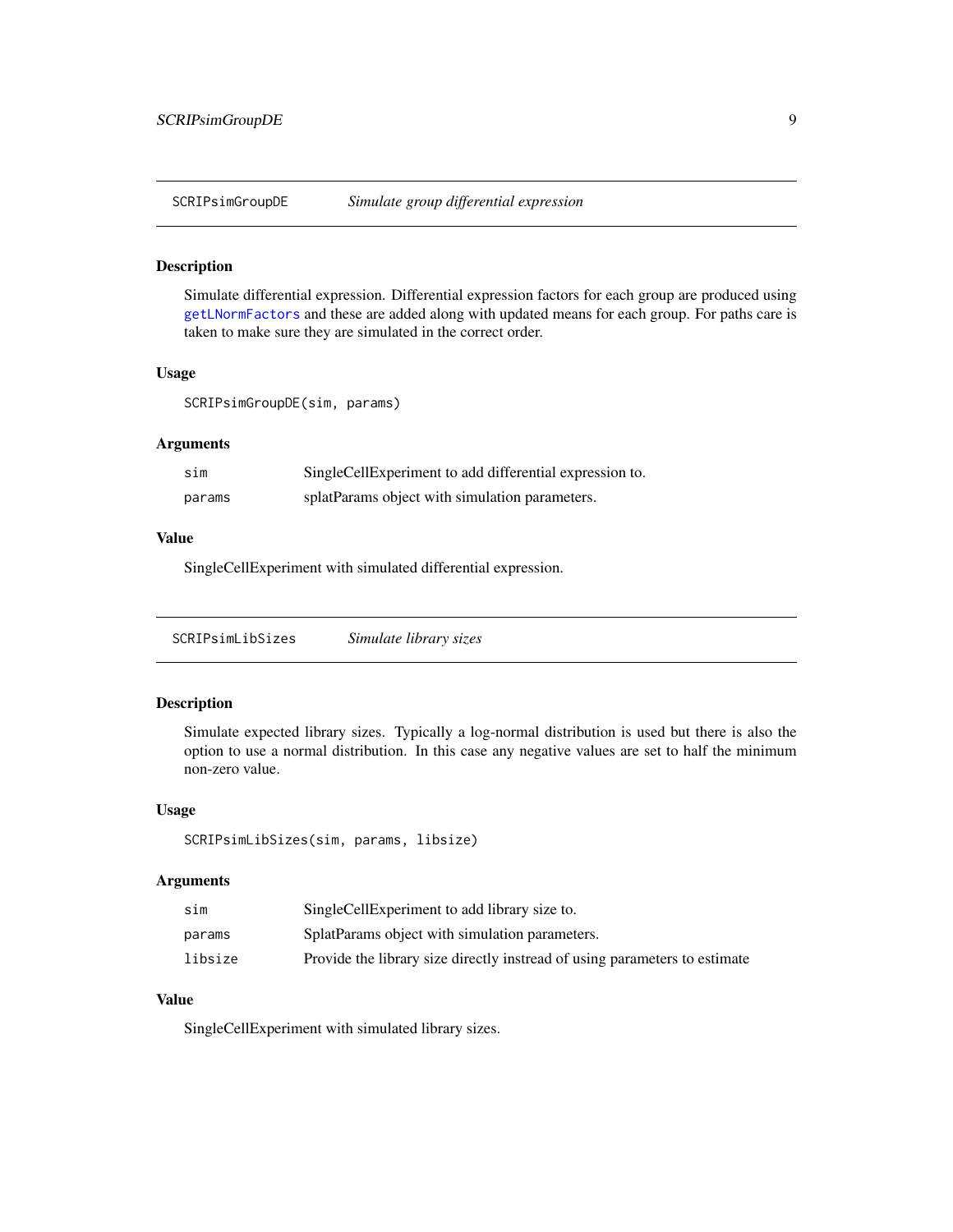<span id="page-9-0"></span>SCRIPsimPathCellMeans *sim PathCellMeans*

### Description

simulate cell means for path

#### Usage

SCRIPsimPathCellMeans(sim, params)

### Arguments

| sim    | SingleCellExperiment to add dropout to.        |
|--------|------------------------------------------------|
| params | SplatParams object with simulation parameters. |

#### Value

SingleCellExperiment with cell means for path simulation.

SCRIPsimPathDE *Sim PathDE*

#### Description

simulate DE factors for path

#### Usage

SCRIPsimPathDE(sim, params)

#### Arguments

| sim    | SingleCellExperiment to add dropout to.        |
|--------|------------------------------------------------|
| params | SplatParams object with simulation parameters. |

## Value

SingleCellExperiment with DE for path simulation.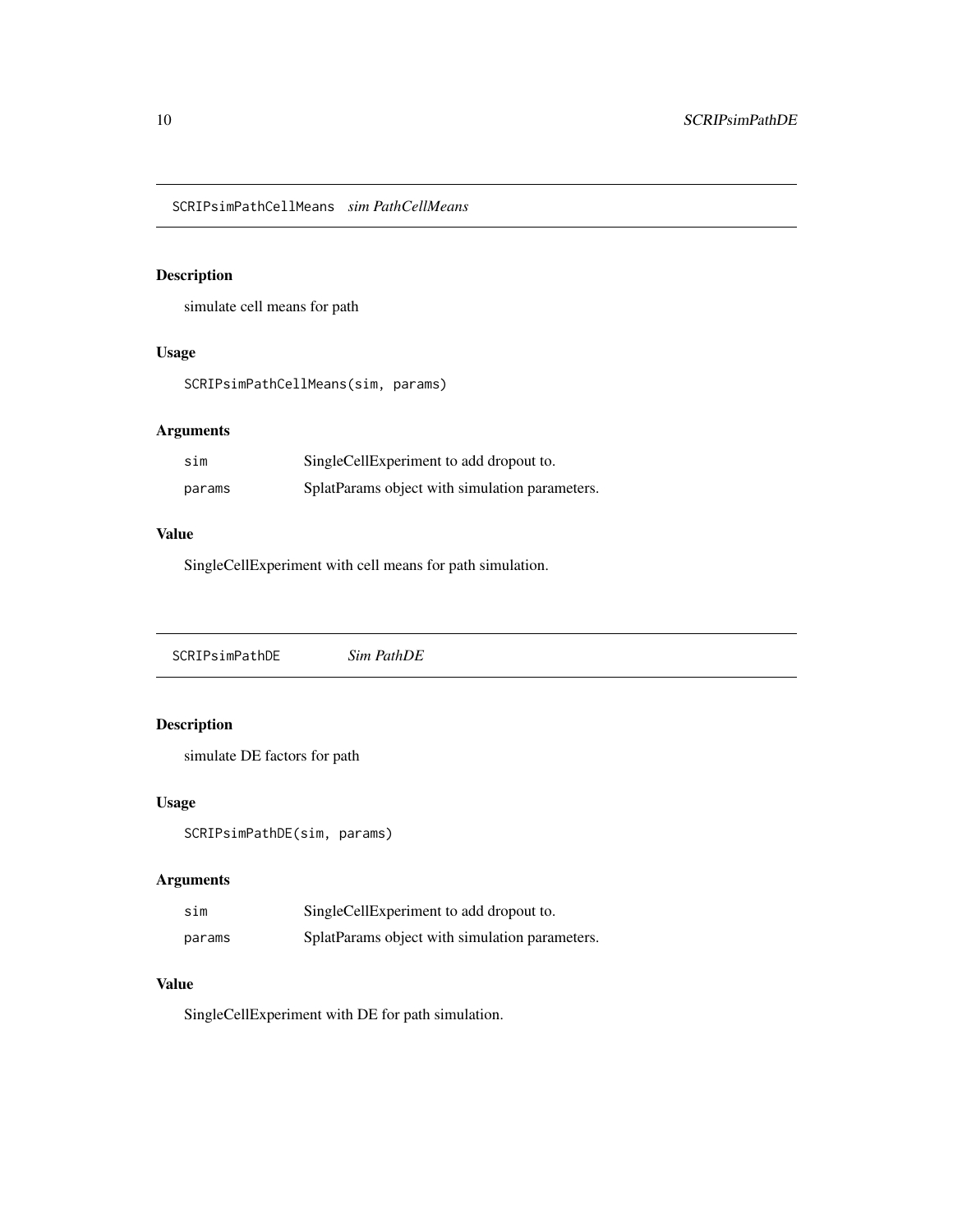<span id="page-10-0"></span>SCRIPsimSingleCellMeans

*Simulate cell means*

#### Description

Simulate a gene by cell matrix giving the mean expression for each gene in each cell. Cells start with the mean expression for the group they belong to (when simulating groups) or cells are assigned the mean expression from a random position on the appropriate path (when simulating paths). The selected means are adjusted for each cell's expected library size.

#### Usage

SCRIPsimSingleCellMeans(sim, params)

#### Arguments

| sim    | SingleCellExperiment to add cell means to.     |
|--------|------------------------------------------------|
| params | SplatParams object with simulation parameters. |

#### Value

SingleCellExperiment with added cell means.

SCRIPsimTrueCounts *Simulate true counts*

#### Description

Simulate a true counts matrix. Counts are simulated from a poisson distribution where Each gene in each cell has it's own mean based on the group (or path position), expected library size and BCV.

#### Usage

```
SCRIPsimTrueCounts(sim, params)
```
#### Arguments

| sim    | SingleCellExperiment to add true counts to.    |
|--------|------------------------------------------------|
| params | SplatParams object with simulation parameters. |

#### Value

SingleCellExperiment with simulated true counts.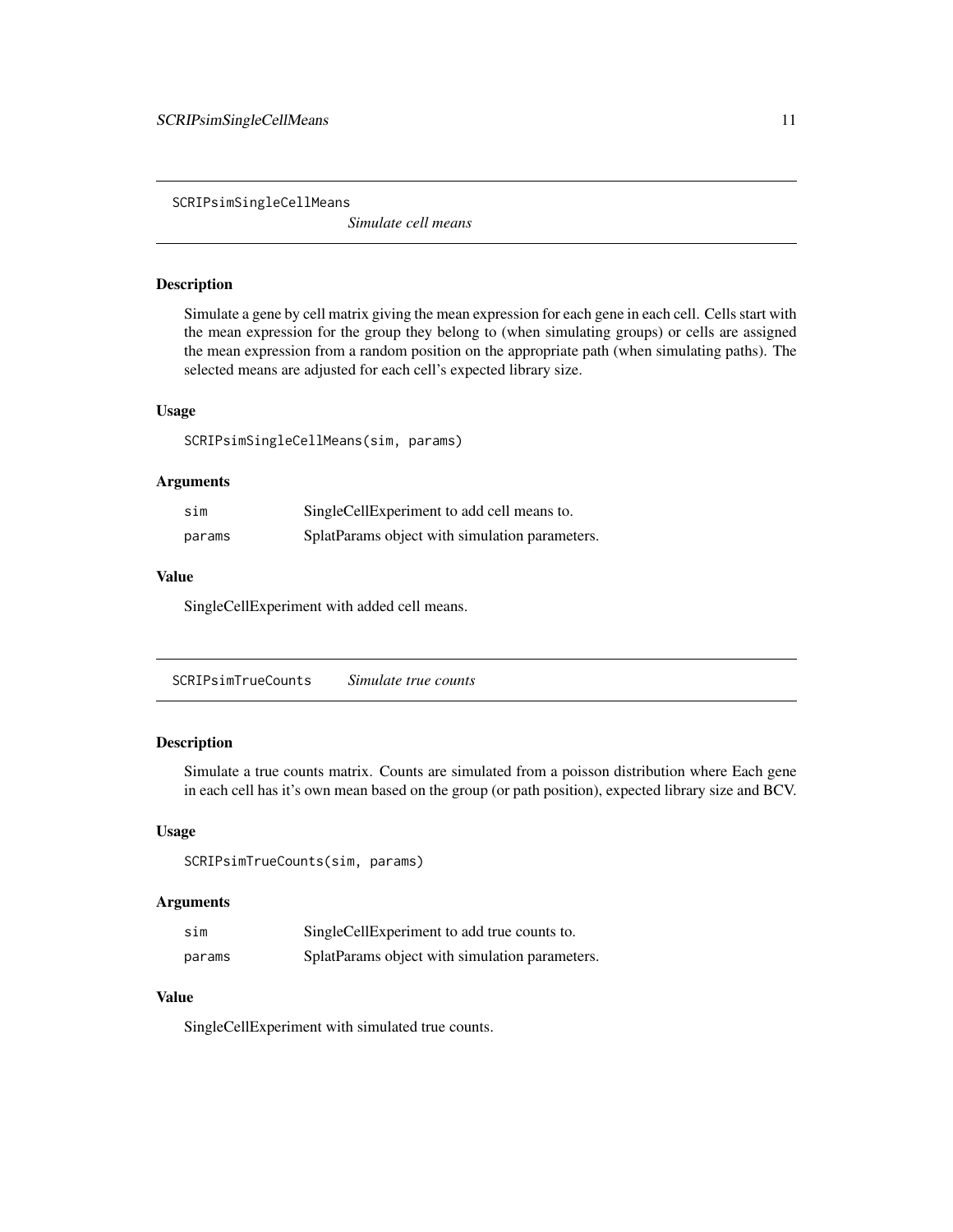<span id="page-11-0"></span>

Simulate count data for single cell RNA-sequencing using SCIRP method

#### Usage

```
SCRIPsimu(
  data,
 params,
 method = "single",
 base_allcellmeans_SC = NULL,
 pre.bcv.df = NULL,
  libsize = NULL,
 bcv.shrink = 1,
 Dropout_rate = NULL,
 mode = "GP-trendedBCV",
 de.prob = NULL,
  de.downProb = NULL,
  de.facLoc = NULL,
  de.facScale = NULL,
 path.skew = NULL,
 batch.facLoc = NULL,
  batch.facScale = NULL,
 path.nSteps = NULL,
  ...
```

```
\mathcal{L}
```
#### Arguments

| data                 | data matrix required to fit the mean-BCV trend for simulation                  |  |
|----------------------|--------------------------------------------------------------------------------|--|
| params               | SplatParams object containing parameters for the simulation                    |  |
| method               | "single", "groups" or "paths"                                                  |  |
| base_allcellmeans_SC |                                                                                |  |
|                      | base mean vector provided to help setting DE analysis                          |  |
| pre.bcv.df           | BCV of enables us to change the variation of BCV values                        |  |
| libsize              | library size can be provided directly                                          |  |
| bcv.shrink           | factor to control the BCV levels                                               |  |
| Dropout_rate         | factor to control the dropout rate directly                                    |  |
| mode                 | "GP-commonBCV", "BP-commonBCV", "BP", "BGP-commonBCV" and "BGP-<br>trendedBCV" |  |
| de.prob              | the proportion of DE genes                                                     |  |
|                      |                                                                                |  |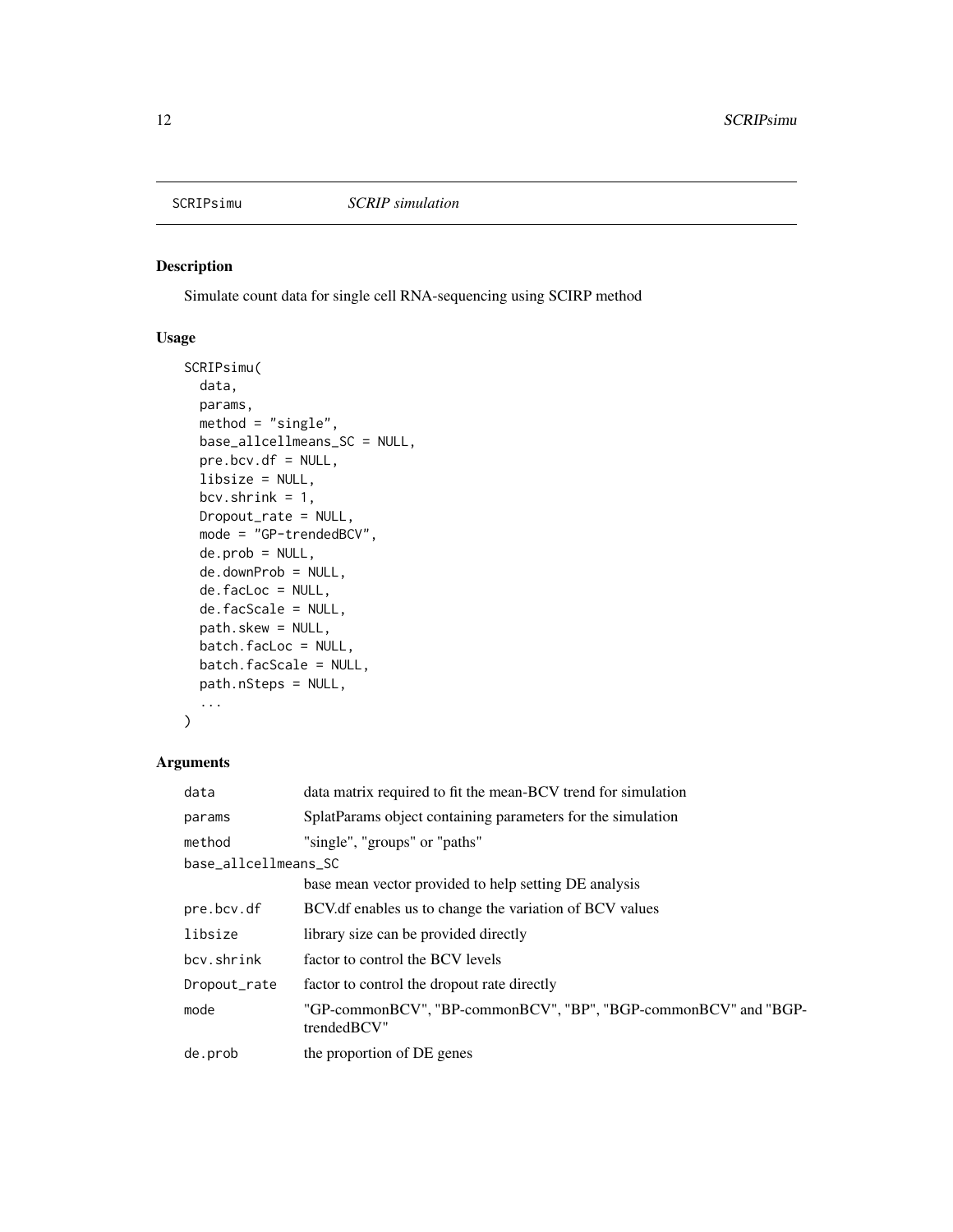#### <span id="page-12-0"></span> $s_{\text{imu}}$ . VEGs 13

| de.downProb  | the proportion of down-regulated DE genes                             |
|--------------|-----------------------------------------------------------------------|
| de.facLoc    | DE location factor                                                    |
| de.facScale  | DE scale factor                                                       |
| path.skew    | Controls how likely cells are from the start or end point of the path |
| batch.facLoc | DE location factor in batch                                           |
|              | batch. facScale DE scale factor in batch                              |
| path.nSteps  | number of steps between the start point and end point for each path   |
|              | Other parameters                                                      |

#### Value

SingleCellExperiment file

#### Examples

```
data(params_acinar)
data(acinar.data)
sim_trend = SCRIPsimu(data=acinar.data, params=params_acinar, mode="GP-trendedBCV")
```
simu.VEGs *SCRIP simulation for clustering analysis*

#### Description

Simulate count data for clustering analysis by preserving variably expressed genes

#### Usage

```
simu.VEGs(
 counts.matrix,
 params = params,
 base_allcellmeans,
 mode = "GP-trendedBCV",
 nCells,
 nfeatures = 1000
)
```
#### Arguments

| counts matrix data matrix required for simulation                              |
|--------------------------------------------------------------------------------|
| SplatParams object containing parameters for the simulation                    |
| base_allcellmeans                                                              |
| base cell means specified directly for simulating counts                       |
| "GP-commonBCV", "BP-commonBCV", "BP", "BGP-commonBCV" and "BGP-<br>trendedBCV" |
| number of cells simulated                                                      |
| parameter required for FinalVariable function in Seurat package                |
|                                                                                |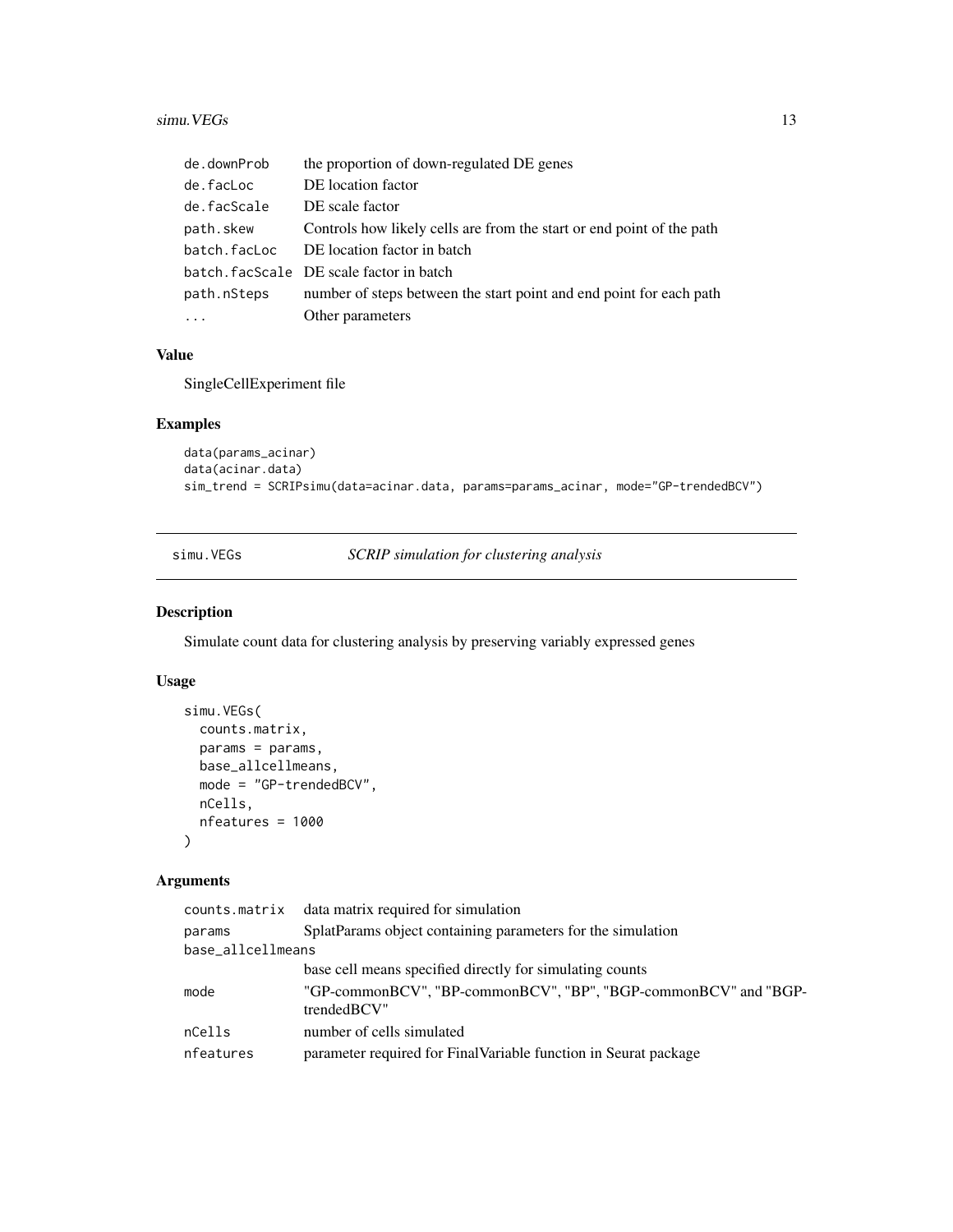#### <span id="page-13-0"></span>Value

simulated read counts data

simu\_cluster *SCRIP simulation for clustering analysis with multiple cell types*

#### Description

Simulate count data for clustering analysis by preserving variably expressed genes with multiple cell types

#### Usage

simu\_cluster(expre\_data, pheno\_data, CTlist, mode, nfeatures, seed = 2021)

#### Arguments

| expre_data | data matrix required for simulation                                            |
|------------|--------------------------------------------------------------------------------|
| pheno_data | phenotype data information                                                     |
| CTlist     | cell types used for simulation                                                 |
| mode       | "GP-commonBCV", "BP-commonBCV", "BP", "BGP-commonBCV" and "BGP-<br>trendedBCV" |
| nfeatures  | parameter required for FinalVariable function in Seurat package                |
| seed       | seed used for simulation                                                       |

#### Value

simulated read counts data with cell type information

simu\_DE *SCRIP simulation for differential expression*

### Description

Simulate count data for differential expression analysis using SCRIP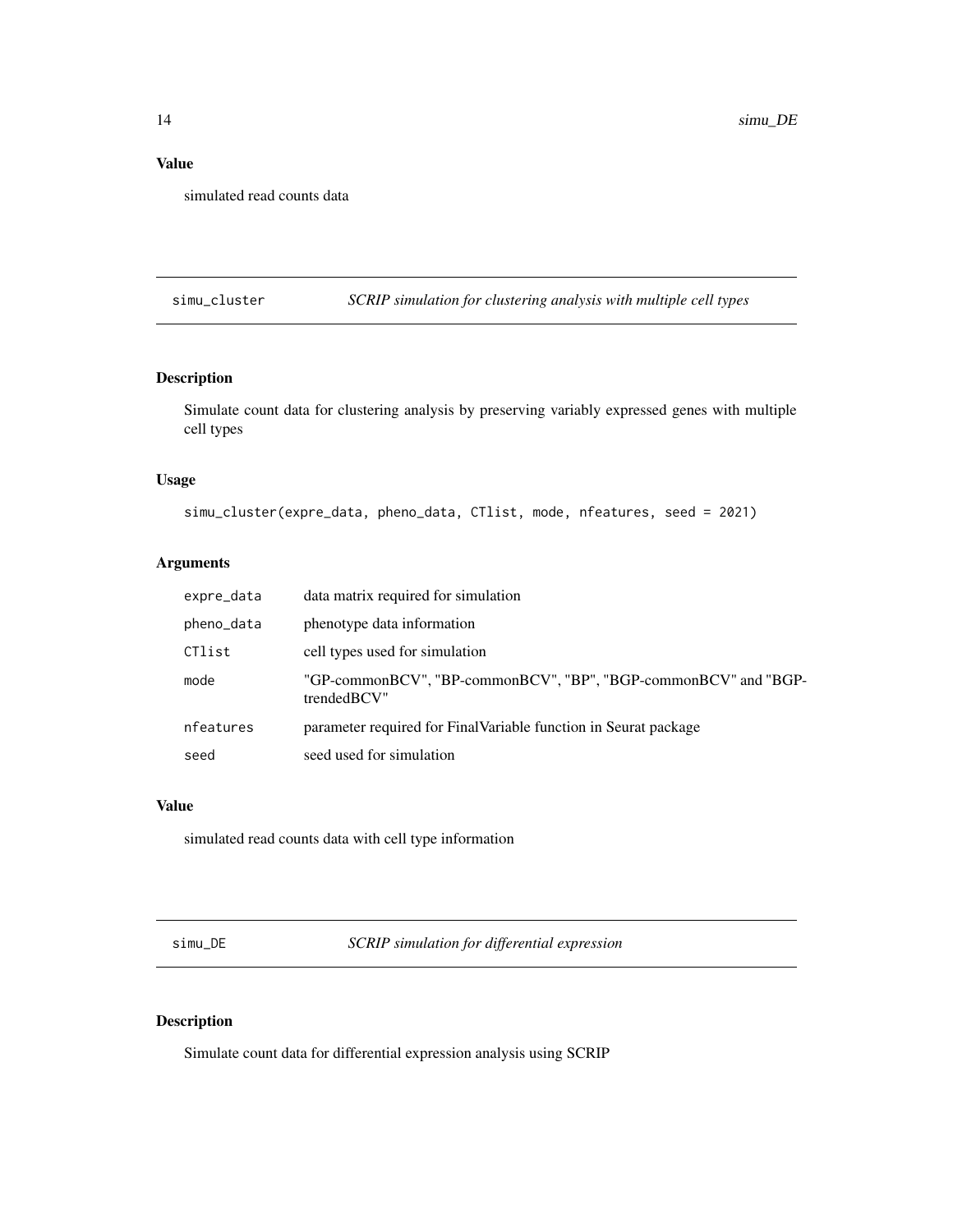#### $\sin \theta = 15$

#### Usage

```
simu_DE(
  expre_data,
  params,
  nGenes = NULL,
  nDE,
  ncells = NULL,
  FC,
  Dropout_rate = NULL,
  libsize = NULL,
  pre.bcv.df = NULL,
  bcv.shrink = 1,
  seed = 2021
\mathcal{L}
```
### Arguments

| expre_data   | data matrix required for simulation                         |
|--------------|-------------------------------------------------------------|
| params       | SplatParams object containing parameters for the simulation |
| nGenes       | number of genes simulated                                   |
| nDE          | number of differentially expressed genes simulated          |
| ncells       | number of cells simulated                                   |
| FC.          | fold change rate simulated between two groups               |
| Dropout_rate | factor to control the dropout rate directly                 |
| libsize      | library size used for simulation                            |
| pre.bcv.df   | BCV.df enables us to change the variation of BCV values     |
| bcy.shrink   | factor to control the BCV levels                            |
| seed         | seed for simulation                                         |

#### Value

SummarizedExperiment files from both groups for DE analysis and DE genes index